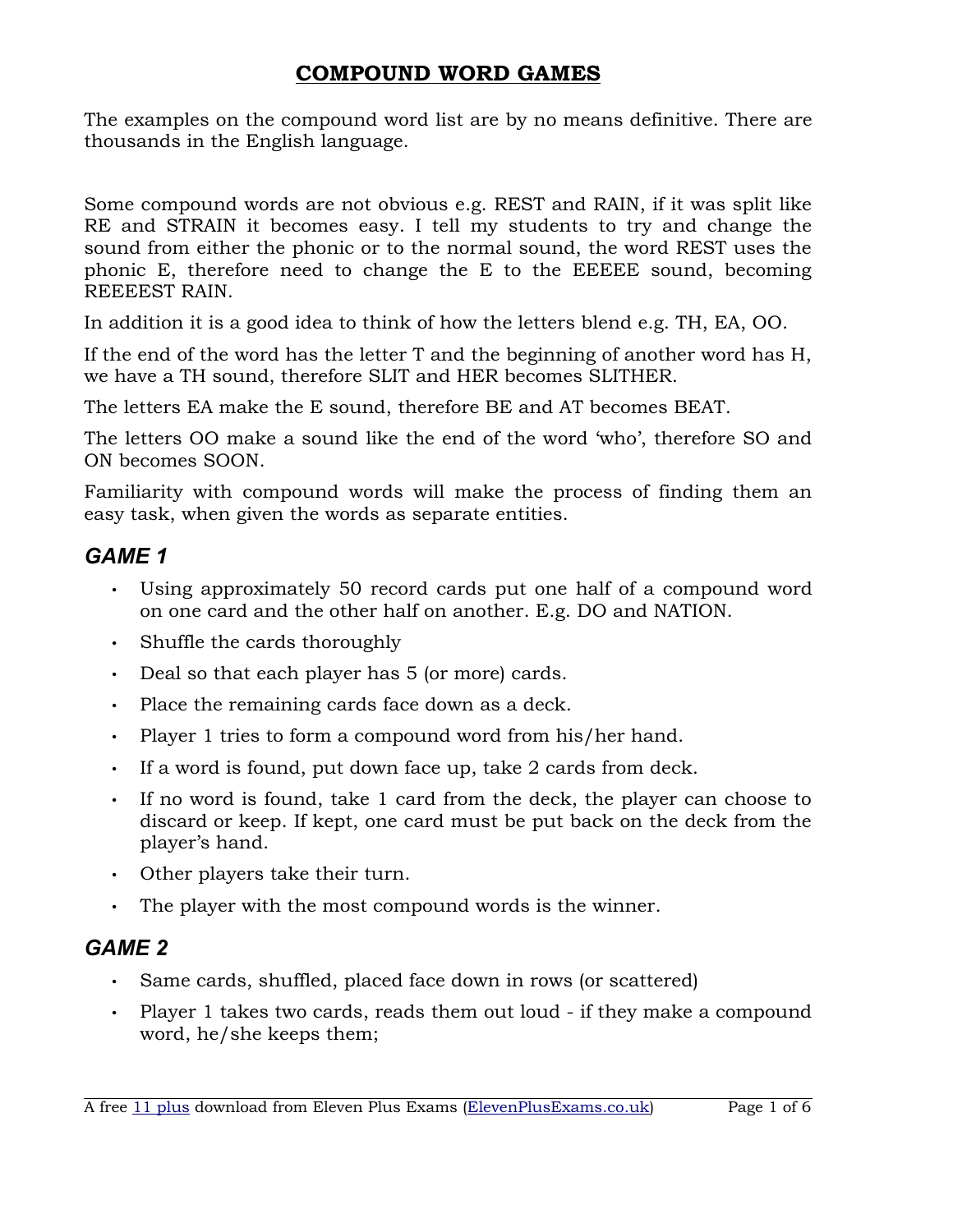- If not, they are put back in the same position (this is good for memory, child tries to remember which cards are put back down and in which place)
- Next player takes their turn.
- If the player does not recognize a compound word and puts the two cards back face down - the next player can quickly pick up these cards.
- The player with the most compound words is the winner.

The words on each card can be periodically changed to relieve boredom and to expand knowledge. Should you have any more suggestions for games, perhaps they could be posted under the TIPS section of the forum.

Good Luck,

Patricia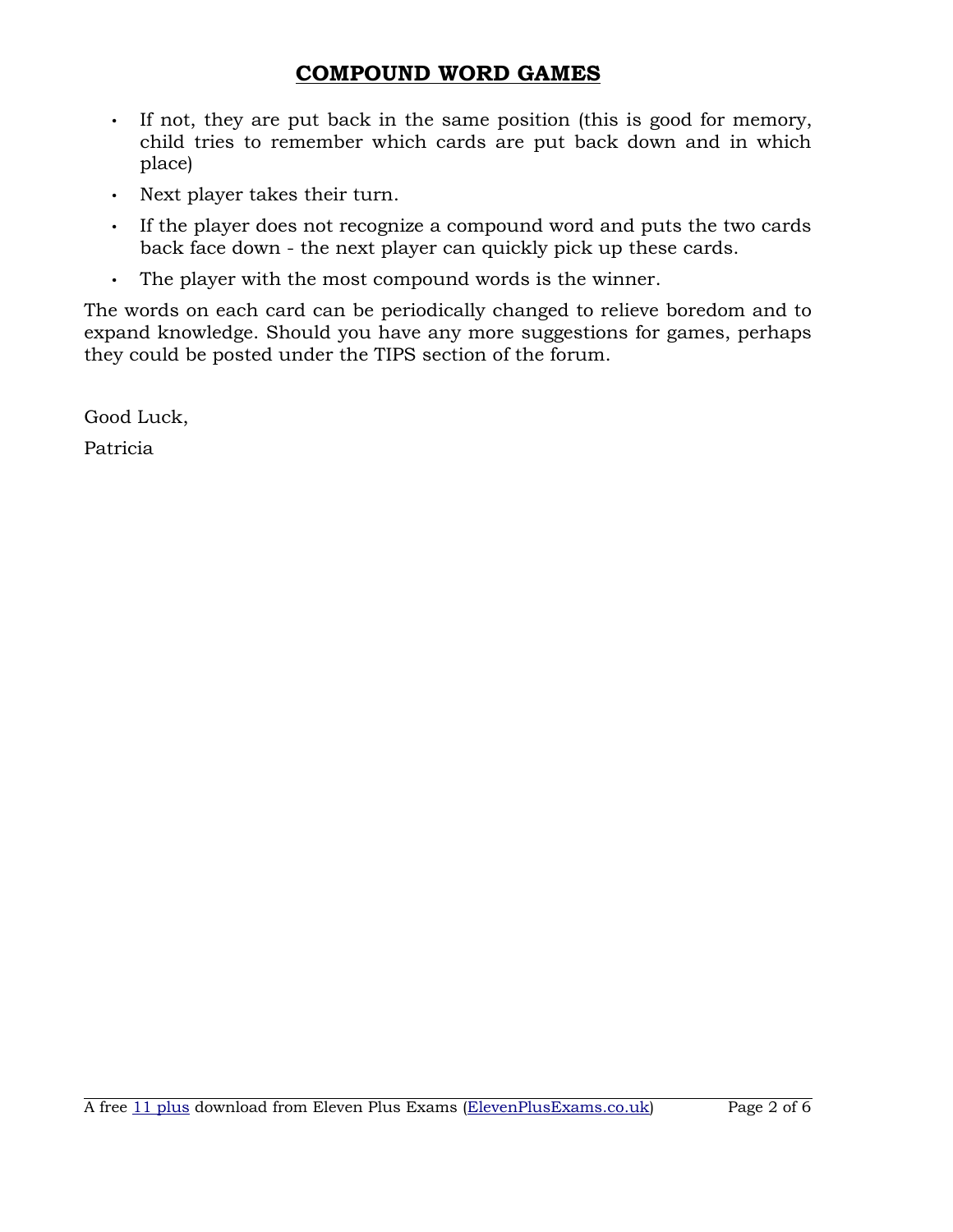| DO NATION           | FORE CAST           | OUT PUT   |
|---------------------|---------------------|-----------|
| SLIT HER            | OR DEAL             | BAND IT   |
| CAR GO              | OUT LET             | TO WING   |
| COMB AT             | TRIP LET            | DEAD LOCK |
| FOR MAT             | FACT OR             | RAN SACK  |
| FOR BID             | TURN COAT PORT ABLE |           |
|                     | RAM PAGE WATER FALL | NO VICE   |
|                     | HIGH BALL SO LID    | FEAT HER  |
| HAND SOME           | SEED LING           | HEAT HER  |
| AN OTHER            | EAR WIG             | HUM AN    |
|                     | POWER LESS AS CENT  | COT TON   |
| CENT RALLY          | PAGE ANT            | SNAP PING |
| CAN ON              | STIR RING           | BAR GAIN  |
| AIR LINE            | AT TACK             | FUR ROW   |
| CAR PET             | IN SCRIBE           | CAB IN    |
| TAR GET             | BUTTER CUP PUFF IN  |           |
| FOR TUNE            | SAT URN             | RAIL WAY  |
| PART RIDGE PASS AGE |                     | BAR ROW   |
| CART RIDGE          | JUST ICE            | DAM AGE   |
| KNOW LEDGE UP HOLD  |                     | A VOID    |
| OUT LET             | AM BUSH             | A WAY     |
| ACT OR              | WAG ON              | TRAP DOOR |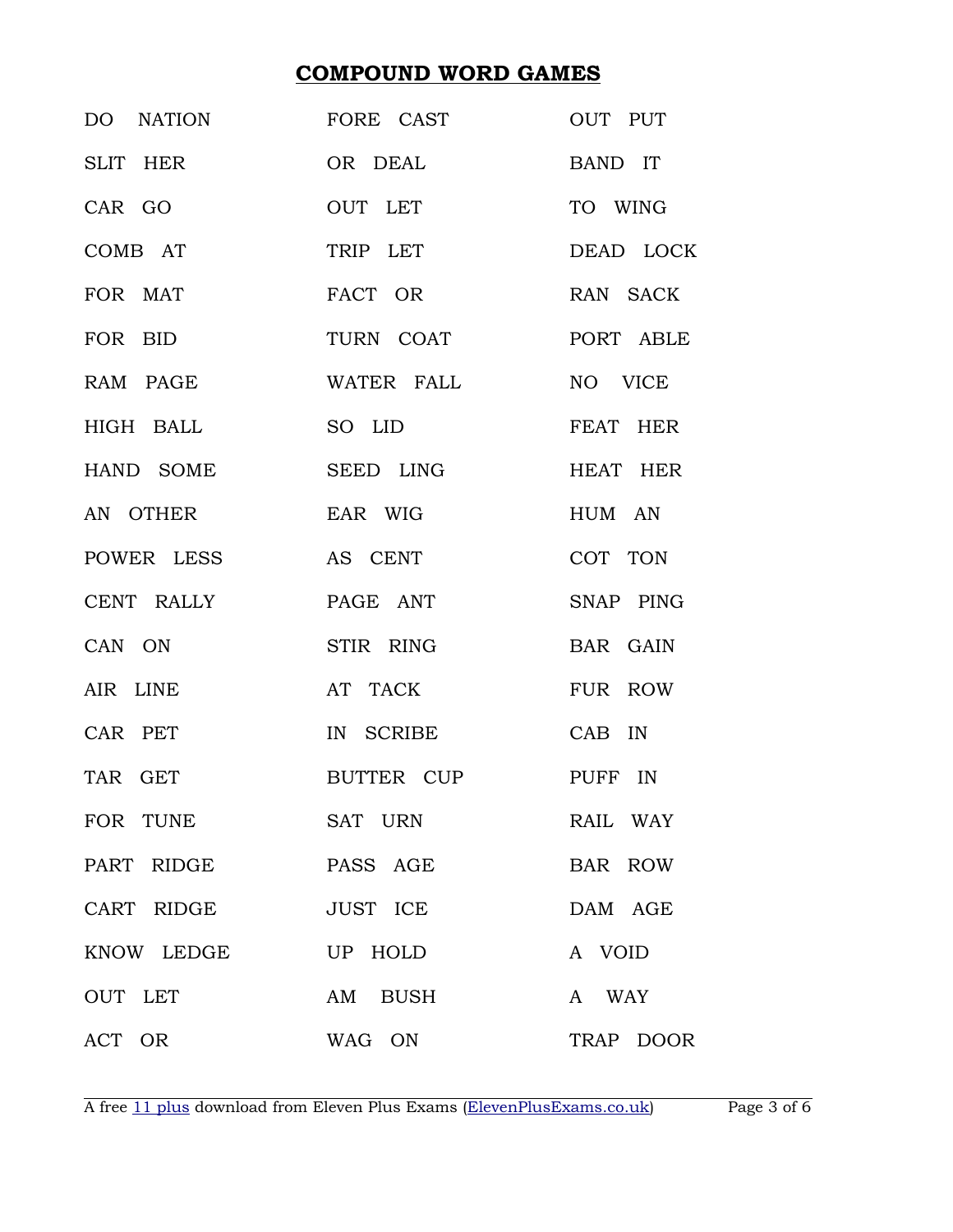|                   | WEEK END NAP KIN              | OVER ACT     |
|-------------------|-------------------------------|--------------|
| NOT ICE           | AS KING                       | SIDE BOARD   |
|                   | CART ON FORT NIGHT COPY RIGHT |              |
| BE AT             | BIT TEN                       | NO BODY      |
|                   | ME AN FRIEND SHIP             | NOW HERE     |
| BE HIND           | REST LESS                     | RUN AWAY     |
| TAB LET           | HER ON                        | OFF SPRING   |
| BAT ON            | BAND AGE                      | OUT LAW      |
| BUT TON           | FOR WARD                      | UNDER GROWTH |
| MAN AGE           | IS LAND                       | SOME ONE     |
| OUT LET           | ROT TEN                       | WHAT EVER    |
| CAR CASE          | OVER WEIGHT UNDER TAKE        |              |
| CAP ABLE          | POST AGE                      | OVER COAT    |
|                   | QUEST ION ADAPT ABLE SUN BURN |              |
|                   |                               |              |
| FOR GET           | AN OTHER                      | OUT BURST    |
| CAR ROT           | CARE TAKER VIEW POINT         |              |
| IN CREASE         | CUP BOARD STY LED             |              |
| MAY OR            | EYE BALL                      | EVER GREEN   |
| PULL OVER         | REST RAIN                     | DATA BASE    |
| OR BIT            | MAN HOLE                      | DOWN LOAD    |
| PRIM ROSE BAND IT |                               | BROAD BAND   |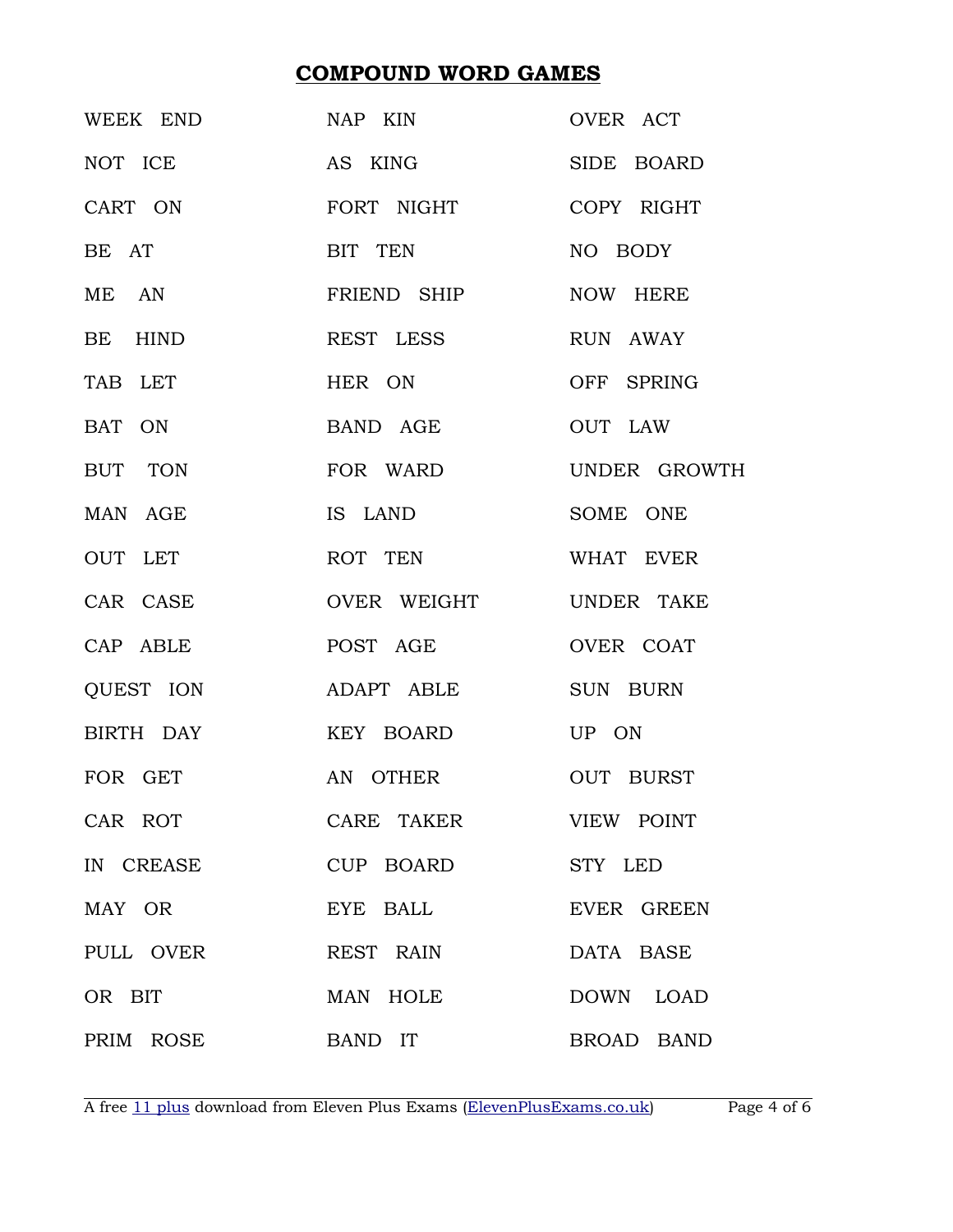| PASS WORD  | NOTE WORTHY BE AM                |            |
|------------|----------------------------------|------------|
|            | ELSE WHERE TOAD STOOL HE ADDRESS |            |
|            | OVER CAST LIGHT HOUSE TEA RING   |            |
| OVER DUE   | OVER ALL                         | REST ORE   |
| PASS PORT  | PIG TAIL                         | REST RAIN  |
| PIN STRIPE | WISH BONE MET HOD                |            |
| YOUR SELF  | WRIST WATCH                      | PRIM ATE   |
| WILD LIFE  | SWORD FISH BE CAUSE              |            |
| BE CAUSE   | EAR ACHE                         | BE HAVE    |
|            | OVER TURN COUNTER ACT PAGE ANT   |            |
| WAR FARE   | COUNTER PART                     | BE AN      |
| AIR MAIL   | END LESS                         | SO ON      |
|            | BATH ROBE TYPE WRITER            | UP ON      |
| AIR TIGHT  | FLOW CHART                       | BE AT      |
|            | EAR DRUM SUIT CASE               | FAT HER    |
| EYE LID    | PHOTO COPY RAT HER               |            |
| HEAD ACHE  | OVER HAUL                        | OFF ICE    |
|            | MILK SHAKE SKY SCRAPER           | HE ART     |
|            | MOUSE TRAP SAUCE PAN             | BE GIN     |
| NIGHT GOWN | REST ATE                         | HE AT      |
| OVER TAKE  | REST LESS                        | POP PIES   |
| ROSE BUD   | REST RING                        | NEW SPRINT |